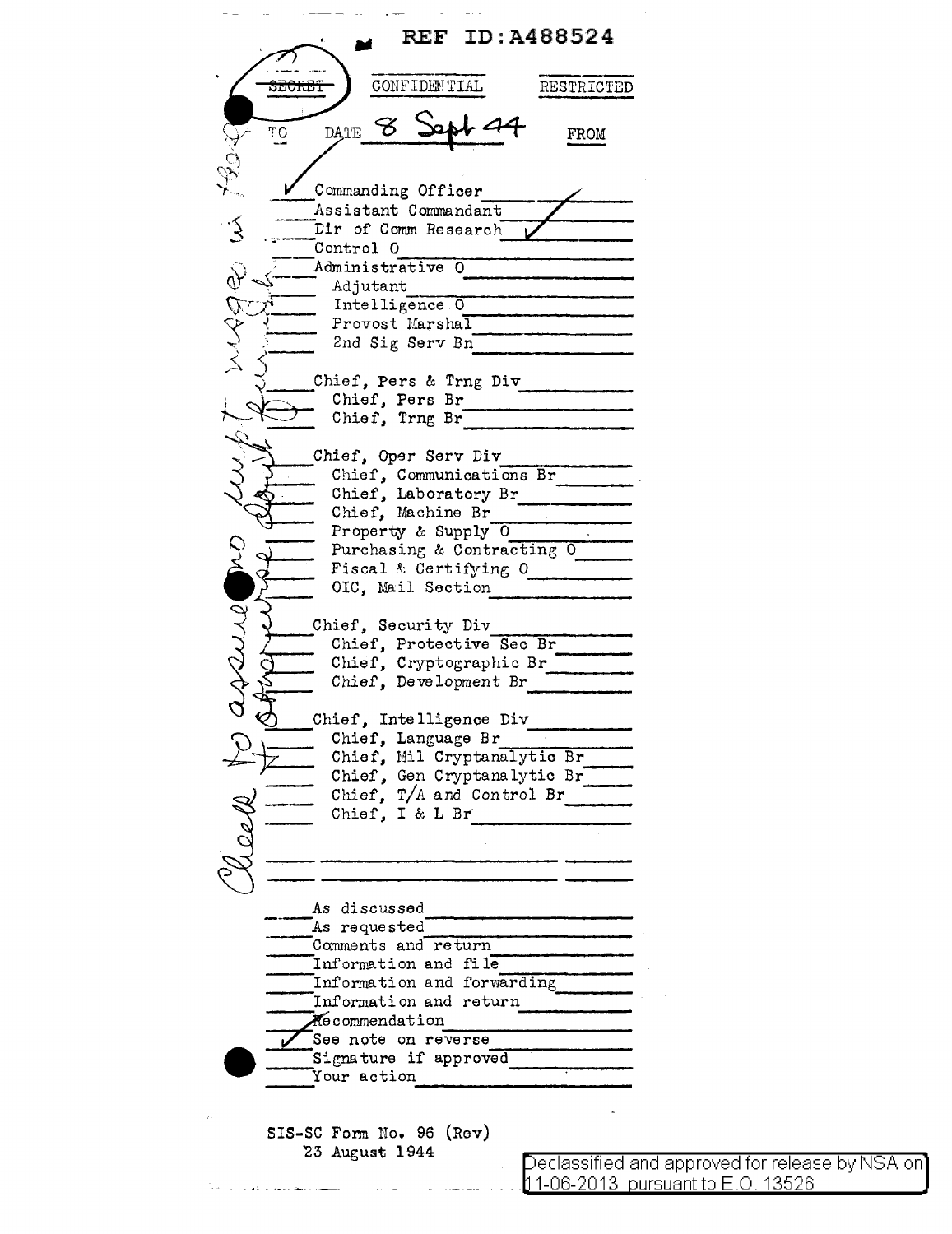REF ID: A488524 1. Here is list of missing numbers of SSA Obullets pr file we Col Clarke's<br>Office. I find that most Here are messages d latte consequance + the destroyed as use less in of  $2222$ 2. It would be quite a for to provide the messing uniferts and therefore suggest you as he deems it  $k_{\rm a}$ to complete necessary Lle. If the annual can have mes Thompson fure  $\rightarrow$ do the cop Amba Apare Anie !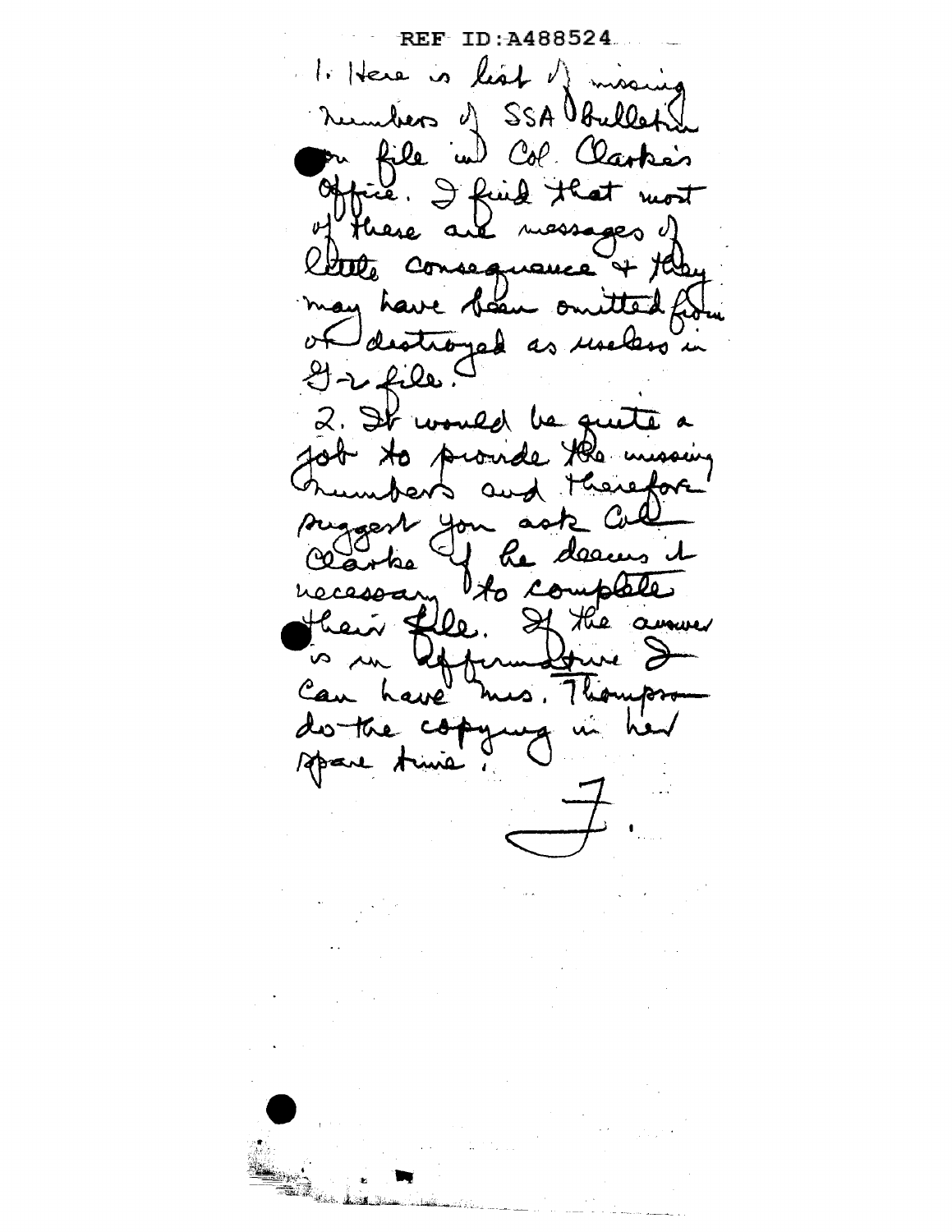## REF ID:A488524 TOP SECRET



 $\frac{1}{\frac{1}{\alpha}}$  ,

Missing Copies #26,337 - 27,199

 $\mathcal{A}^{\mathcal{A}}(\mathcal{A})$  and  $\mathcal{A}^{\mathcal{A}}(\mathcal{A})$  and  $\mathcal{A}^{\mathcal{A}}(\mathcal{A})$ 

 $\sim 10^6$ 

| 24,338          | 26,402 | 26,507 | 27,604 | 26,700 | 26,800 | 26,904    |
|-----------------|--------|--------|--------|--------|--------|-----------|
| $39 -$          | 3      | 8      | 5      |        | ı      | 5         |
| 40 <sub>1</sub> | 4      | 10     | 9      | 6      | 2      | 6         |
| 43 <sup>°</sup> | 10     | 11     | 18     | 6      |        | 7         |
| 47 <sup>1</sup> | 11     | 12     | 19     | 7      |        | $\pmb{9}$ |
| 49.             | 23     | 13     | 26     | 8      |        | 12        |
| <b>50</b>       | 24     | 15     | 30     | 9      |        | 13        |
| 53 <sub>0</sub> | 25     | 18     | 36     | 11     |        | 17        |
| 55 <sub>1</sub> | 26     | 20     | 37     | 12     |        | 18        |
| 56              | 27     | 21     | 38     | 13     | 9      | 20        |
| $59 -$          | 28     | 26     | 39     | 22     | 10     | 21        |
| 61              | 29     | 28     | 44     | 26     | 11     | 22        |
| 63              | 30     | 29     | 52     | 27     | 12     | 23        |
| 64              | 32     | 30     | 53     | 29     | 15     | 24        |
| 70              | 35     | 31     | 60     | 30     | 14     | 26        |
| 71              | 36     | 33     | 61     | 31     | 15     | 27        |
| 72              | 37     | 34     | 65     | 35     | 16     | 28        |
| 73              | 39     | 35     | 66     | 54     | 26     | 29        |
| 88              | 41     | 36     | 67     | 55     | 28     | 30        |
| 89              | 42     | 37     | 70     | 56     | 33     | 31        |
| \$0             | 44     | 38     | 71     | 57     | 34     | 34        |
| 91,             | 46     | 39     | 72     | 58     | 58     | 42        |
| 93              | 50     | 40     | 73     | 60     | 42     | 45        |
| 94              | 51     | 41     | 74     | 61     | 44     | 46        |
| 97              | 52     | 42     | 76     | 62     | 45     | 47        |
| 98              | 54     | 44     | 76     | 63     | 46     | 50        |
| 98              | 56     | 47     | 77     | 64     | 47     | 56        |
|                 | 56     | 49     | 79     | $-66$  | 49     | 59        |
|                 | 57     | 51     | 80     | 67     | 51     | 60        |
|                 | 59     | 53     | 83     | 68     | 57     | 61        |
|                 | 62     | 55     | 91     | 73     | 58     | 63        |
|                 | 66     | 57     | 93     | 76     | 59     | 65        |
|                 | 68     | 59     | 94     | 79     | 62     | 66        |
|                 | 69     | 60     | 95     | 82     | 68     | 67        |
|                 | 70     | 73     | 96     | 83     | 69     | 68        |
|                 | 72     | 74     | 97     | 85     | 70     | 70        |
|                 | 73     | 75     | 98     | 86     | 71     | 71        |
| ۱.,             | 74     | 76     |        | 87     | 72     | 75        |
|                 | 76     | 77     |        | 86     | 73     | 80        |
|                 | 76     | 78     |        | 89     | 74     | 81        |
|                 | 81     | 79     |        | 93     | 75     | 83        |
|                 | 88     | 80     |        | 95     | 77     | 84        |
|                 | 90     | 87     |        | 96     | 78     | 89        |
|                 | 92     | 88     |        | 98     | 79     | 90        |
|                 | 97     | 94     |        | 99     | 86     | 91        |
|                 | 98     | 96     |        |        | 86     | 92        |
|                 |        | 97     |        |        | 89     | 94        |
|                 |        | 99     |        |        | 95     | 96        |
|                 |        |        |        |        | 96     |           |

TOP SECRET

 $\label{eq:2.1} \mathcal{L}^{\mathcal{A}}(\mathbf{y},\mathbf{y})=\mathcal{L}^{\mathcal{A}}(\mathbf{y},\mathbf{y})=\mathcal{L}^{\mathcal{A}}(\mathbf{y},\mathbf{y})$